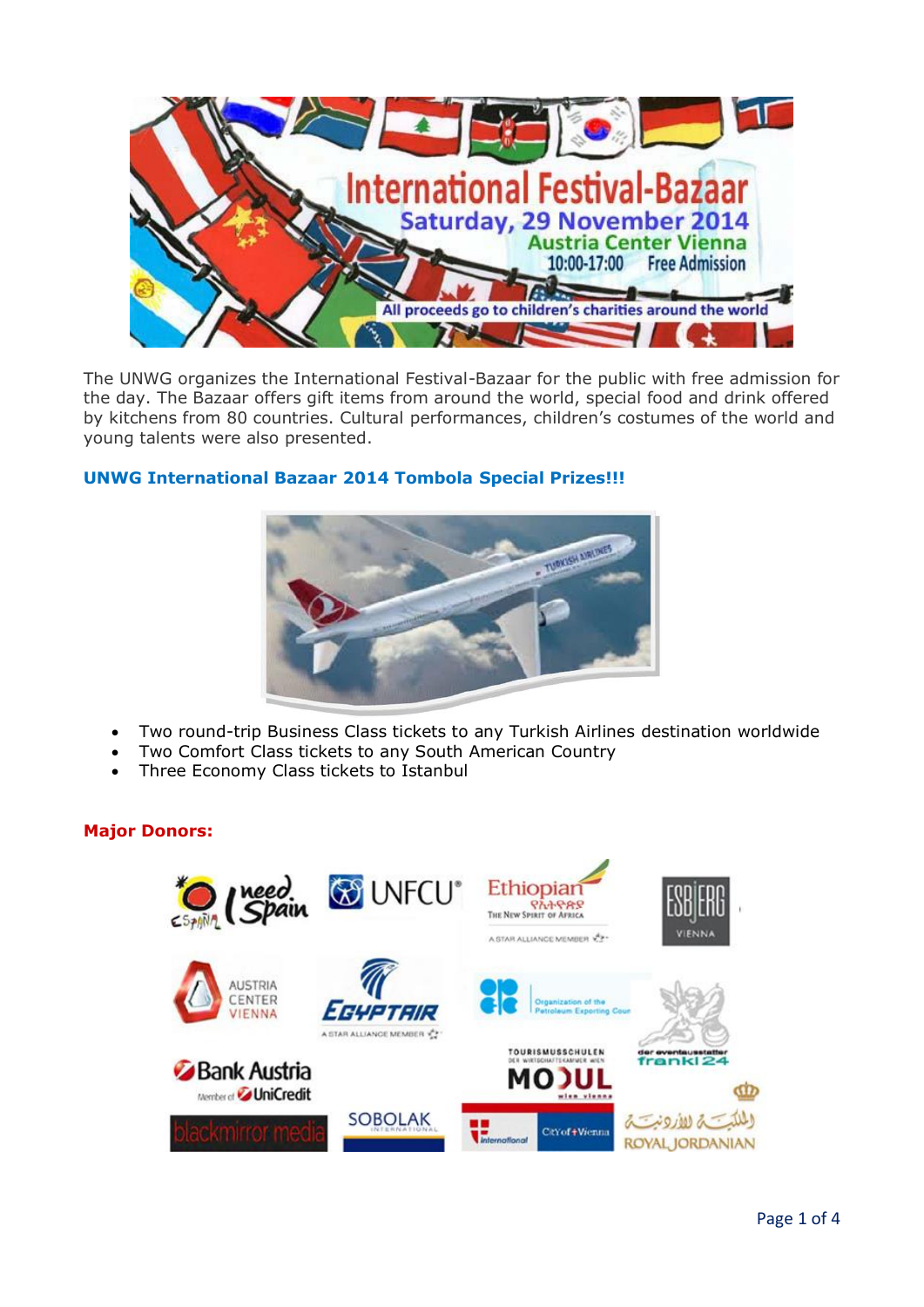### **Donors:**

Acapulco Restaurant **International Acapulco Restaurant** Aida Intercontinental Hotels Almdudler Kattus Austria Center Vienna (ACV) and the Controller Controller Kunsthistorisches Museum Bank Austria **Lanz Trachtenmode** Bikram Yoga Leiner Blackmirror Media **Liska Furrier** Communication and Liska Furrier Boehringer Lobmeyr Bundy Bundy **Bundy Contract Contract Contract Contract Contract Contract Contract Contract Contract Contract Contract Contract Contract Contract Contract Contract Contract Contract Contract Contract Contract Contract Con** City of Vienna **Lusthaus** Clarins Massothérapie, Charles Chopard **Marionnaud** Marionnaud Columbus Fitness Club Mautner Markhof Feinkost DDSG Blue Danube Meinl am Graben Donauturm Restaurant Mitraco Dorotheum Modul and the Modul and the Modul and Modul and Modul and Modul and Modul and Modul and Modul and Mo Douglas **Nägele and Strubell Nägele and Strubell** Elitetours Nestle Egypt Air Norbert Jakob Schmid<br>
Norbert Jakob Schmid<br>
Narlege Crebt L Embassy of Paraguay **Contract Contract Contract Contract Contract Contract Contract Contract Contract Contract Contract Contract Contract Contract Contract Contract Contract Contract Contract Contract Contract Contract Con** Erik Esbjerg OPEC Estee Lauder **Penhaligon via Esbjerg** Penhaligon via Esbjerg Ethiopian Airlines **Petra's Rosengarten** Fellner Flower, Donaucenter **Communist Communist Canadia** Cuo Vadis Fitness Firma Ameli Orientteppiche Rahimi Carpet Firma Teekanne **Raiffeisen Bank** Flamm Royal Jordanian Airlines Flora Joy Blumenhandels GmbH Salmbraeu Frankl 24 Schönbrunner Tiergarten Franz Müller Textil GmbH Sichuan Restaurant Freywille **Sir Anthony** Gewista Werbegesellschaft mbH<br>
Sobolak Glaseichung Ing. Huber-Rechberger Sportalm Hotel Sportalm Hotel Grand Hotel **Stars Fitness Club** Gran Hotel Melia Victoria in Palma de Mallorca Gran Hotel Melia Victoria in Palifia de Mallorca<br>(sponsored by Melia Hotels) Griechenbeisl Schwäbische Jungfrau Schwäbische Jungfrau Haar L.E. Kin, Coiffeur Schwarzberg Bar

Landry GmbH Verlags GmbH Kirchberg/Tirol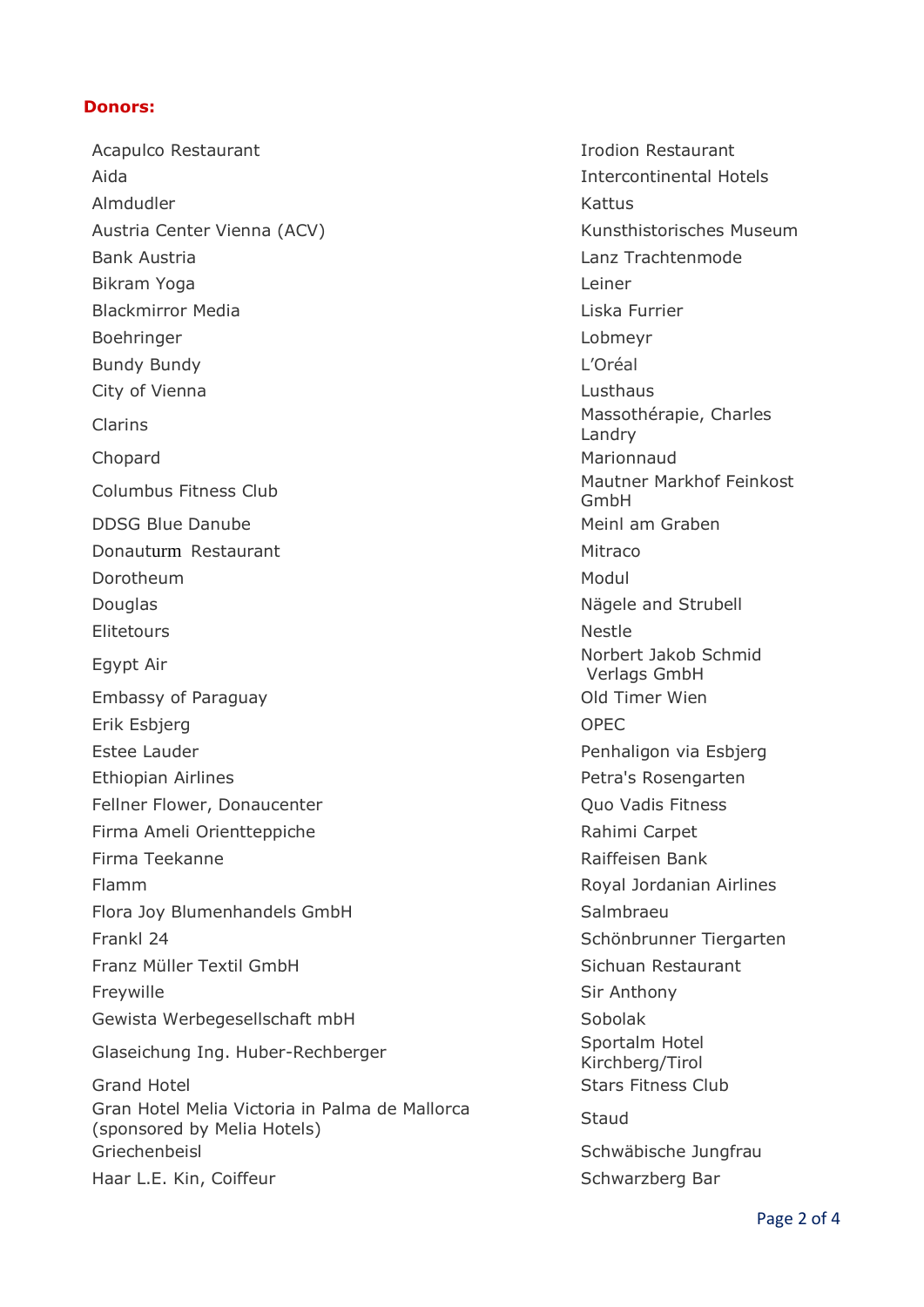| Hannelore Footcare                                              | Spanish          |
|-----------------------------------------------------------------|------------------|
| Haribo                                                          | Therme           |
| Hatis Place of Beauty                                           | Tourist          |
| Hotel Ambassador                                                | Toward<br>Founda |
| <b>Hotel Hilton</b>                                             | Turkish          |
| Hotel Ibis                                                      | <b>UNFCU</b>     |
| Hotel Kaiser Franz Joseph                                       | Vienna           |
| Kremslehner Hotel (Regina)                                      | Vitaflex         |
| Le Meridien Hotel                                               | Voeslau          |
| <b>NH Hotels</b>                                                | Volksop          |
| Park Hyatt Hotel, Vienna                                        | Volksth          |
| Park Inn Hotel                                                  | Weingu           |
| Ramada Hotels Wien, PMT<br>Tourismus GBMH Betreibergesellschaft | Wien Ho          |
| Sofitel Vienna Stephansdom                                      | Wineya           |
| SPA Hotel, Croatia                                              | ZIKO             |
| Institute for Alternative Health Consulting                     | ZTE Aus          |

Spanish Tourist Office Therme Laa Tourist Board of Castilla Towards the Future Foundation **Turkish Airlines** Vienna English Theatre Voeslauer Volksoper Volkstheater **Weingut Frank** Wien Holding Wineyard Hiedler ZIKOS q **Institute For Alternative Health Consulting Consulting Consulting Consulting Consulting Consulting Consulting** 

#### **Bazaar 2014 Participating Nations in National Goods Stalls:**

Arab Corner **India** India Armenia Indonesia Indonesia Azerbaijan, Rep. of Iran Iran Iran Iran Belarus, Rep. of **Japan Japan Japan Japan** Japan Burkina Faso Kazakhstan Kazakhstan Kazakhstan Canada Kenya Kenya China **Korea, Rep. of** Korea, Rep. of Korea, Rep. of Colombia Kosovo Kosovo Ecuador Kyrgyzstan Kyrgyzstan Kyrgyzstan Ethiopia Lao PDR Lao PDR European Union Malawi Malawi Malawi Georgia **Mexico** Mexico **Ukraine** Ghana Mongolia United Kingdom Hungary Hungary

#### **Bazaar 2014 Participating Nations in Restaurant Stalls:**

Arab Corner **Hungary** Panama

Argentina India Peru Australia/New Zealand Indonesia **Indonesia** Philippines Brazil **Brazil Brazil Brazil Brazil Brazil Poland** Cameroon Kazakhstan Russia Canada Kenya Kenya Russia China Kingdom of Saudi Arabia South Africa Colombia **Korea** Korea Spain Costa Rica **Lao PDR** Sri Lanka Croatia Malaysia Thailand Cuba **Nepal** Nepal Turkey